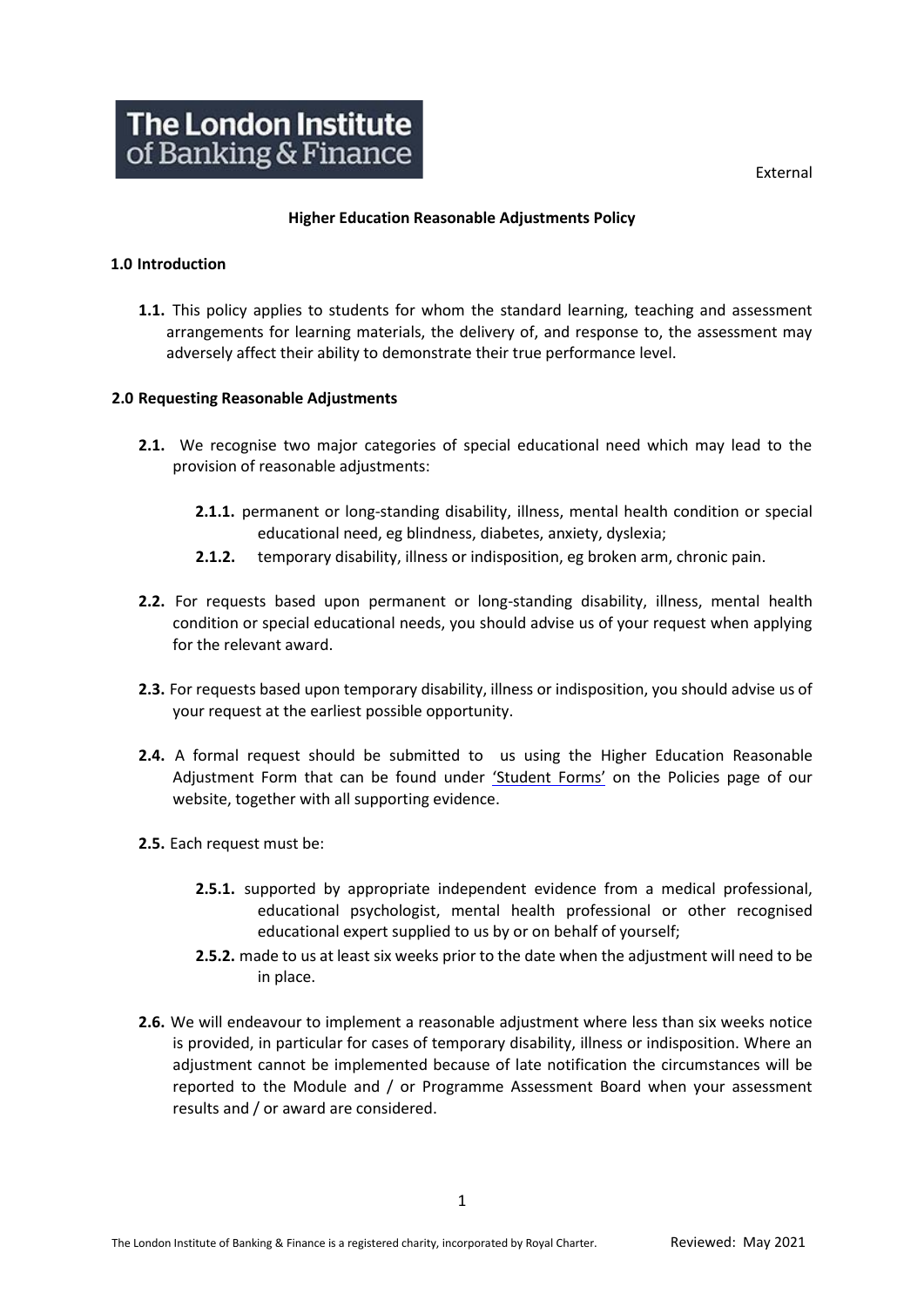External

# The London Institute of Banking & Finance

- **2.7.** We are not responsible for obtaining evidence to support a request for reasonable adjustments, but will provide advice on its requirements and the consequent suitability of any evidence.
- **2.8.** We reserve the right not to put in place reasonable adjustments if you do not provide appropriate evidence.
- **2.9.** We will:
	- **2.9.1.** only implement a reasonable adjustment that maintains the reliability and integrity of an assessment; and
	- **2.9.2.** not implement any reasonable adjustment that invalidates the assessment requirements for an award.
- **2.10.** In cases where reasonable adjustments are implemented in response to a specific request by you under this policy, we will not normally consider further compensation for you.
- **2.11.** Any information supplied by you in respect of a claim for reasonable adjustments will be treated as confidential and will only be supplied to staff on a need to know basis.
- **2.12.** If, at any time, we find that a reasonable adjustment claim was fraudulent, we reserve the right to withdraw any award made as a result of assessments undertaken with reasonable adjustment.

#### **3.0 Processing of requests**

- **3.1.** Given the individual nature of reasonable adjustments, you are recommended to contact your programme team for an informal discussion before you submit a request. This will allow both you and us to fully understand the nature of the request and advise upon the type of supporting evidence required.
- **3.2.** Each request will be acknowledged within five working days. Subsequently, and normally within a further ten working days we will contact the you to discuss the arrangements required.
- **3.3.** If we are unable to immediately identify the adjustment(s) and agree the arrangements required, we will advise you in writing of the timescale for resolving the matter and will ensure that the you are kept fully informed of progress.

#### **4.0 Approval of requests**

- **4.1.** We will confirm the arrangements for the reasonable adjustment in writing.
- **4.2.** Having approved a request, we will aim to implement its reasonable adjustment policy in a consistent manner by implementing similar solutions for similar requests.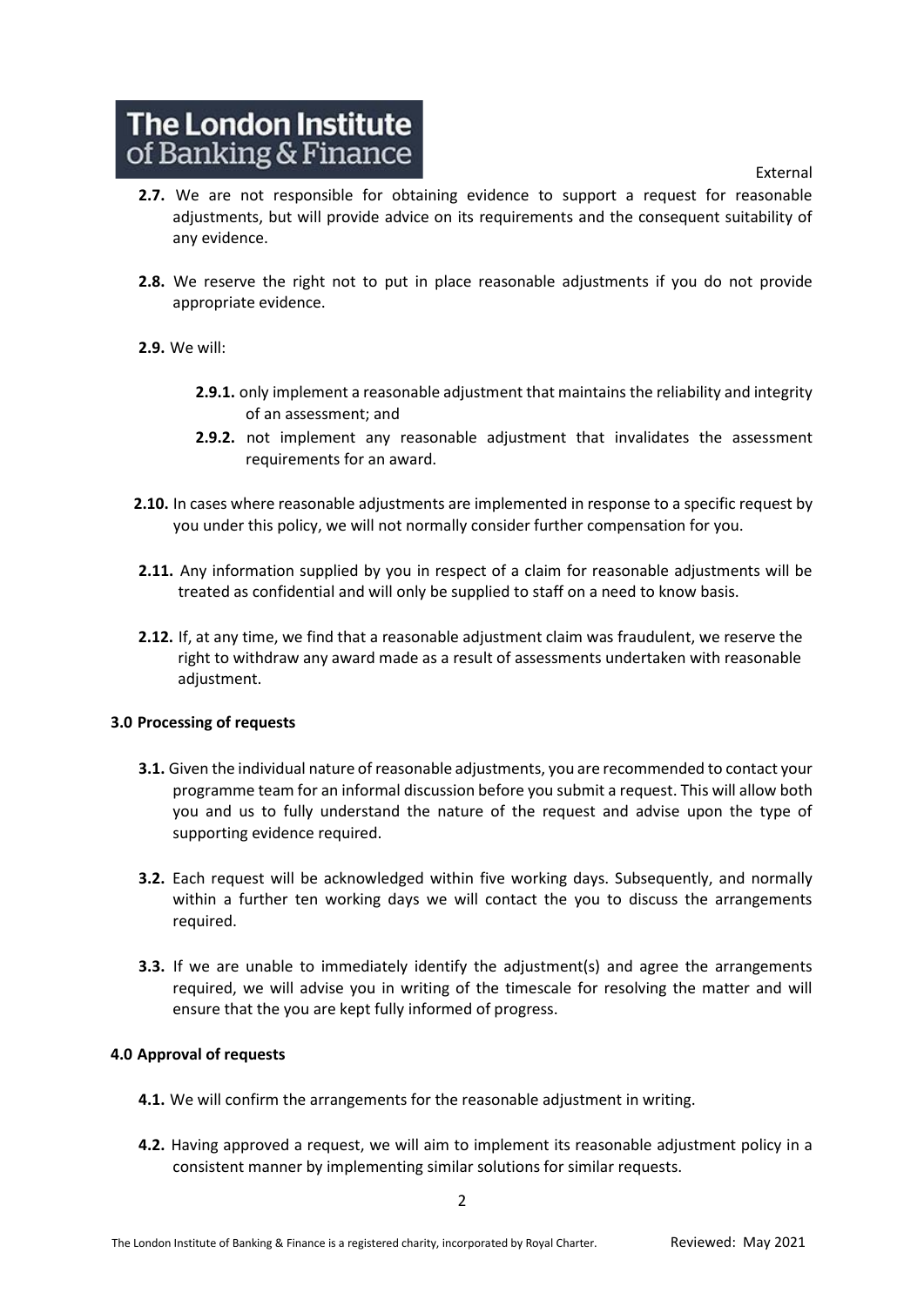- **4.3.** Staff who may be advised of the details of an adjustment are:
	- **4.3.1.** the appropriate Programme team
	- **4.3.2. the lecturer allocated to support the student for each module**
	- **4.3.2.** the appropriate Learning Provision team as required.

#### **5.0 Changes to reasonable adjustment arrangements**

- **5.1.** Should your circumstances subsequently change or you wish to request an adjustment to their reasonable adjustment arrangements, you should contact your Programme team to discuss the matter.
- **5.2.** Minor changes to the reasonable adjustment arrangements may be implemented without further evidence but for major changes you will be required to provide additional evidence to support your request.
- **5.3.** In the first instance, you are advised to contact your Programme team.

#### **6.0 Appeals**

**6.1** You have a right to appeal against a reasonable adjustment decision we make if you believe that the process has not been followed properly. Appeals against reasonable adjustment decisions will be considered in line with our Code of Practice Chapter 10, Student Complaints and Appeals. If after following our internal appeals process you remain unhappy, you may be able to escalate your appeal externally to the OIA. For further information, please see Appendix A.

February 2022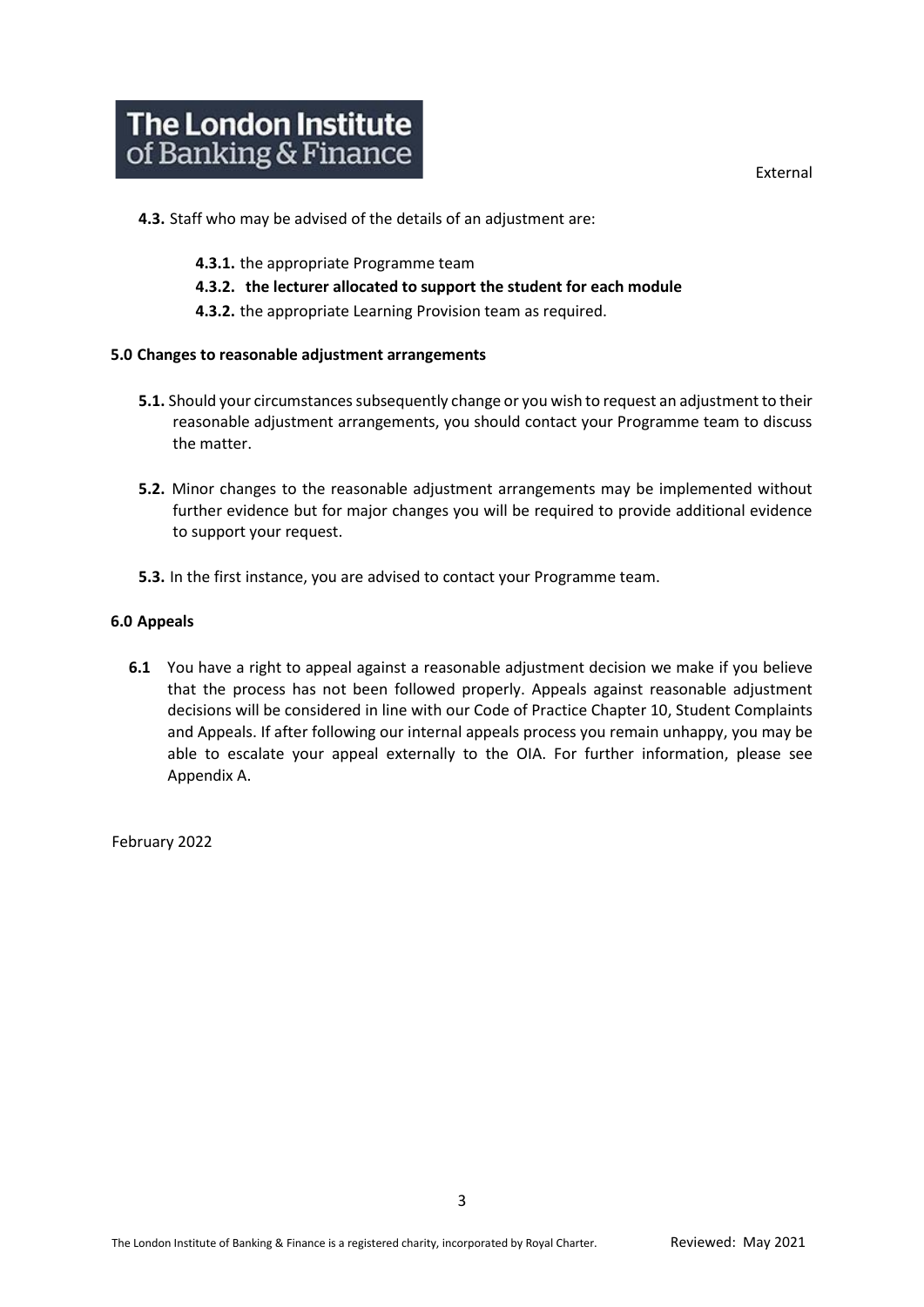## **The London Institute** of Banking & Finance

#### **Appendix A: External referral**

You may be eligible to escalate your complaint or appeal to an external body if you believe that our internal processes have not been followed properly. At LIBF we offer a wide range of programmes and qualifications, so the steps which you will need to follow will depend on the programme of study that you are undertaking. The below is a list of the different routes that are available, but please check with us if you are unsure what you need to do and we will confirm which route is appropriate for you.

## **Learners studying a Higher Education qualification**

If you are unhappy with the outcome of a decision we have made, you may be able to ask the Office of the Independent Adjudicator (OIA) to review your case. The OIA runs an independent scheme to review the internal processes of its member providers, and we are a member of this scheme You can find more information about making a complaint to the OIA, what it can and can't look at and what it can do to put things right if something has gone wrong here: [https://www.oiahe.org.uk/students.](https://www.oiahe.org.uk/students/) You will have a maximum of 12 months to escalate your case to the OIA.

## You normally need to have completed our internal procedures, confirmed in our

Code of Practice [Chapter 10: Complaints and Appeals,](https://www.libf.ac.uk/docs/default-source/about-us-docs/code-of-practice/chapter-10-complaints-and-appeals-(reviewed-july-2021-).pdf?sfvrsn=434268d_2) before you escalate your case to the OIA. We will send you a letter called a "Completion of Procedures Letter" when you have reached the end of our processes and there are no further steps you can take internally. If your case is not upheld, we will issue you with a Completion of Procedures Letter automatically. If your case is upheld or partly upheld you can ask for a Completion of Procedures Letter if you want one. You can find more information about Completion of Procedures Letters and when you should expect to receive one [here.](https://www.oiahe.org.uk/providers/completion-of-procedures%20letters)

Those applying to study Higher Education qualifications with us may follow our internal processes, however, they will not have access to escalate their case, externally, to the OIA as they are not registered students

## **Learners studying a Higher Education programme of learning**

Those who are on a programme of learning with us but are **not** undertaking a Higher Education qualification may follow our internal processes, however, they will not have access to escalate their case, externally, to the OIA. This includes Executive or Continuing Professional Development programmes.

#### **Apprentices**

If you remain dissatisfied with the outcome of your complaint or appeal following our internal Complaints and Appeal process, you may request that you are supplied with a Completion of Procedures letter, which you can use to support escalation of your case to the OIA (please see above), or to the [ESFA Complaints Team.](https://www.gov.uk/government/organisations/education-and-skills-funding-agency/about/complaints-procedure) If you are unsure on who to escalate your case to, please speak to the Head of Apprenticeships. You will have a maximum of 12 months from the date of your completion of procedures letter to escalate your case to either the OIA or EFSA.